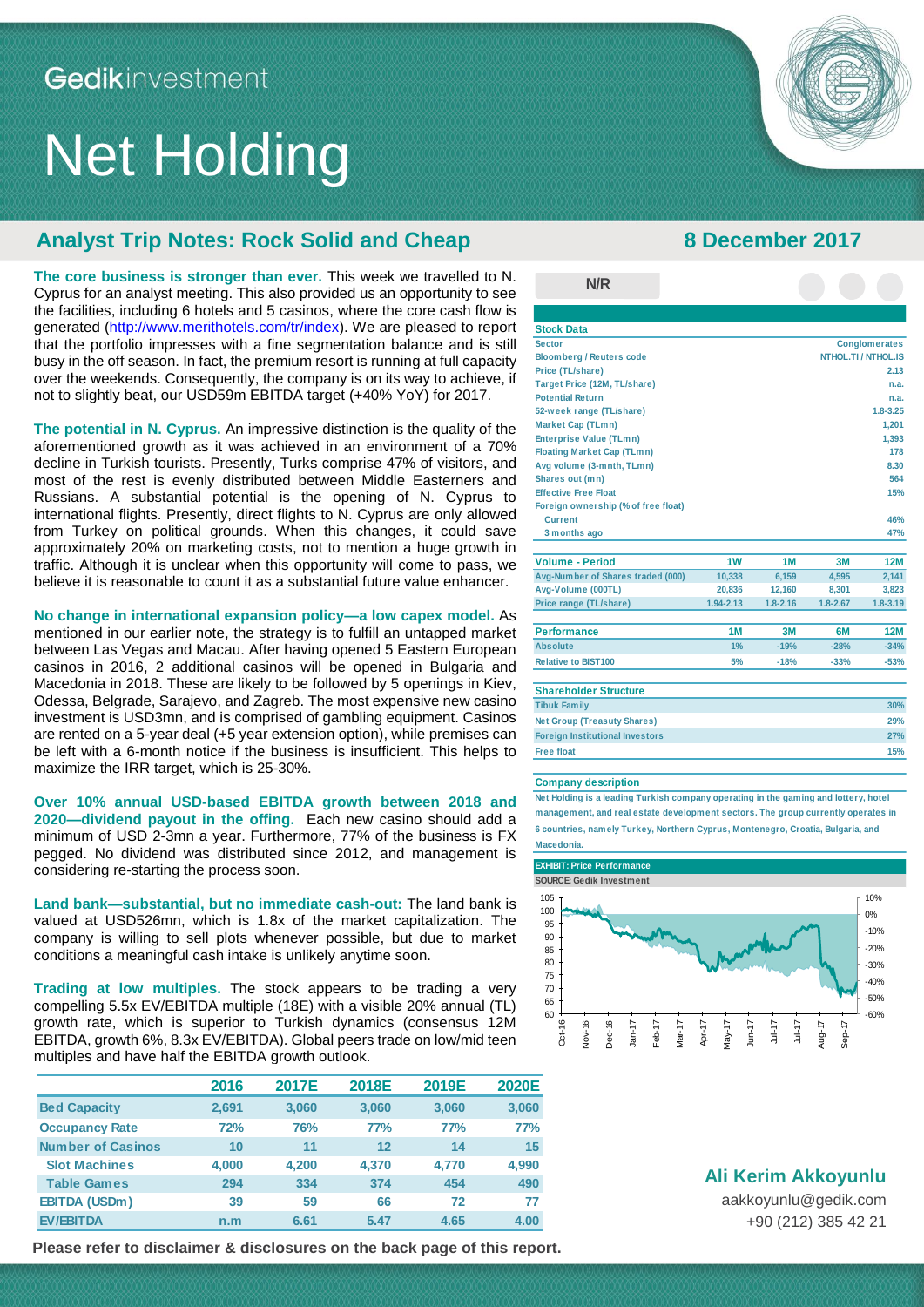| 403<br>472<br>428<br><b>Revenues</b><br>306<br>246<br>215<br>295<br><b>COGS</b><br>292<br><b>Gross profit</b><br>157<br>180<br>133<br>91<br><b>Operating expenses</b><br>106<br>128<br>84<br>99<br>51<br><b>Operating Income</b><br>57<br>10<br>49<br><b>EBITDA</b><br>97<br>119<br>52<br>86<br>$-20$<br>11<br>4<br>16<br>Other non-operating income, net<br><b>Profit/loss from subsidiaries</b><br>-5<br>0<br>1<br>-2<br>$-42$<br>$-25$<br>$-58$<br><b>Financial income, net</b><br>$-37$<br><b>Profit before tax</b><br>125<br>-11<br>29<br>-6<br>Net income after taxes<br>97<br>$-4$<br>$-6$<br>$-2$<br><b>Minority interest</b><br>31<br>20<br>-4<br>7<br>66<br>$-14$<br><b>Reported net income</b><br>$-24$<br>$\mathbf{2}$<br>0.18<br><b>Reported EPS</b><br>$-0.07$<br>$-0.03$<br>0.00<br><b>Growth</b><br>2015<br>2016<br>2016/9M<br>2017/9M<br><b>Sales</b><br>31%<br>17%<br>40%<br>n.m.<br><b>EBITDA</b><br>32%<br>22%<br>65%<br>n.m.<br><b>Net earnings</b><br>187%<br>$-137%$<br>n.m.<br>n.m.<br>2015<br>2017/9M<br><b>Balance Sheet (TLmn)</b><br>2016<br>2016/9M<br><b>Cash &amp; Marketable securities</b><br>485<br>483<br>383<br>378<br><b>Account receivables</b><br>131<br>156<br>139<br>206<br>22<br>29<br>26<br>32<br><b>Inventory</b><br>Plant, property & equipment, net<br>1,580<br>1,659<br>1,694<br>1,648<br><b>Equity investments</b><br>67<br>77<br>68<br>82<br><b>Other Assets</b><br>547<br>683<br>605<br>641<br><b>Total Assets</b><br>2,833<br>3,077<br>2,881<br>3,033<br><b>Financial loans</b><br>455<br>558<br>455<br>567<br><b>Account payables</b><br>48<br>58<br>68<br>87<br>399<br>923<br>499<br><b>Minority Interest</b><br>20<br><b>Shareholders' Equity</b><br>2,041<br>2,071<br>2,039<br>2,110<br><b>Net Debt</b><br>$-30$<br>75<br>72<br>189<br><b>Key financial ratios</b><br>2015<br>2016<br>2016/9M<br>2017/9M<br><b>ROE</b><br>3%<br>$-1%$<br>$-1%$<br>$0\%$<br>24%<br>25%<br>17%<br>20%<br><b>EBITDA</b> margin<br><b>Net Margin</b><br>16%<br>$-5%$<br>$-4%$<br>$0\%$<br>$-0.01$<br>0.04<br>Net debt/Equity<br>0.04<br>0.09<br>Net debt/EBITDA<br>$-0.31$<br>0.63<br>1.38<br>2.20<br>ST borrowings/T. borrowings<br>0.01<br>0.01<br>0.01<br>0.02<br><b>Equity/Total Assets</b><br>0.86<br>0.99<br>0.69<br>0.88<br>2.12<br><b>Current Ratio</b><br>2.54<br>1.36<br>2.65<br><b>Cash dividend pay-out</b><br>0.00<br>0.00<br>0.00<br>0.00 | <b>Income Statement (TLmn)</b> | 2015 | 2016 | 2016/9M | 2017/9M |
|--------------------------------------------------------------------------------------------------------------------------------------------------------------------------------------------------------------------------------------------------------------------------------------------------------------------------------------------------------------------------------------------------------------------------------------------------------------------------------------------------------------------------------------------------------------------------------------------------------------------------------------------------------------------------------------------------------------------------------------------------------------------------------------------------------------------------------------------------------------------------------------------------------------------------------------------------------------------------------------------------------------------------------------------------------------------------------------------------------------------------------------------------------------------------------------------------------------------------------------------------------------------------------------------------------------------------------------------------------------------------------------------------------------------------------------------------------------------------------------------------------------------------------------------------------------------------------------------------------------------------------------------------------------------------------------------------------------------------------------------------------------------------------------------------------------------------------------------------------------------------------------------------------------------------------------------------------------------------------------------------------------------------------------------------------------------------------------------------------------------------------------------------------------------------------------------------------------------------------------------------------------------------------------------------------------------------------------------------------------------------------------------|--------------------------------|------|------|---------|---------|
|                                                                                                                                                                                                                                                                                                                                                                                                                                                                                                                                                                                                                                                                                                                                                                                                                                                                                                                                                                                                                                                                                                                                                                                                                                                                                                                                                                                                                                                                                                                                                                                                                                                                                                                                                                                                                                                                                                                                                                                                                                                                                                                                                                                                                                                                                                                                                                                            |                                |      |      |         |         |
|                                                                                                                                                                                                                                                                                                                                                                                                                                                                                                                                                                                                                                                                                                                                                                                                                                                                                                                                                                                                                                                                                                                                                                                                                                                                                                                                                                                                                                                                                                                                                                                                                                                                                                                                                                                                                                                                                                                                                                                                                                                                                                                                                                                                                                                                                                                                                                                            |                                |      |      |         |         |
|                                                                                                                                                                                                                                                                                                                                                                                                                                                                                                                                                                                                                                                                                                                                                                                                                                                                                                                                                                                                                                                                                                                                                                                                                                                                                                                                                                                                                                                                                                                                                                                                                                                                                                                                                                                                                                                                                                                                                                                                                                                                                                                                                                                                                                                                                                                                                                                            |                                |      |      |         |         |
|                                                                                                                                                                                                                                                                                                                                                                                                                                                                                                                                                                                                                                                                                                                                                                                                                                                                                                                                                                                                                                                                                                                                                                                                                                                                                                                                                                                                                                                                                                                                                                                                                                                                                                                                                                                                                                                                                                                                                                                                                                                                                                                                                                                                                                                                                                                                                                                            |                                |      |      |         |         |
|                                                                                                                                                                                                                                                                                                                                                                                                                                                                                                                                                                                                                                                                                                                                                                                                                                                                                                                                                                                                                                                                                                                                                                                                                                                                                                                                                                                                                                                                                                                                                                                                                                                                                                                                                                                                                                                                                                                                                                                                                                                                                                                                                                                                                                                                                                                                                                                            |                                |      |      |         |         |
|                                                                                                                                                                                                                                                                                                                                                                                                                                                                                                                                                                                                                                                                                                                                                                                                                                                                                                                                                                                                                                                                                                                                                                                                                                                                                                                                                                                                                                                                                                                                                                                                                                                                                                                                                                                                                                                                                                                                                                                                                                                                                                                                                                                                                                                                                                                                                                                            |                                |      |      |         |         |
|                                                                                                                                                                                                                                                                                                                                                                                                                                                                                                                                                                                                                                                                                                                                                                                                                                                                                                                                                                                                                                                                                                                                                                                                                                                                                                                                                                                                                                                                                                                                                                                                                                                                                                                                                                                                                                                                                                                                                                                                                                                                                                                                                                                                                                                                                                                                                                                            |                                |      |      |         |         |
|                                                                                                                                                                                                                                                                                                                                                                                                                                                                                                                                                                                                                                                                                                                                                                                                                                                                                                                                                                                                                                                                                                                                                                                                                                                                                                                                                                                                                                                                                                                                                                                                                                                                                                                                                                                                                                                                                                                                                                                                                                                                                                                                                                                                                                                                                                                                                                                            |                                |      |      |         |         |
|                                                                                                                                                                                                                                                                                                                                                                                                                                                                                                                                                                                                                                                                                                                                                                                                                                                                                                                                                                                                                                                                                                                                                                                                                                                                                                                                                                                                                                                                                                                                                                                                                                                                                                                                                                                                                                                                                                                                                                                                                                                                                                                                                                                                                                                                                                                                                                                            |                                |      |      |         |         |
|                                                                                                                                                                                                                                                                                                                                                                                                                                                                                                                                                                                                                                                                                                                                                                                                                                                                                                                                                                                                                                                                                                                                                                                                                                                                                                                                                                                                                                                                                                                                                                                                                                                                                                                                                                                                                                                                                                                                                                                                                                                                                                                                                                                                                                                                                                                                                                                            |                                |      |      |         |         |
|                                                                                                                                                                                                                                                                                                                                                                                                                                                                                                                                                                                                                                                                                                                                                                                                                                                                                                                                                                                                                                                                                                                                                                                                                                                                                                                                                                                                                                                                                                                                                                                                                                                                                                                                                                                                                                                                                                                                                                                                                                                                                                                                                                                                                                                                                                                                                                                            |                                |      |      |         |         |
|                                                                                                                                                                                                                                                                                                                                                                                                                                                                                                                                                                                                                                                                                                                                                                                                                                                                                                                                                                                                                                                                                                                                                                                                                                                                                                                                                                                                                                                                                                                                                                                                                                                                                                                                                                                                                                                                                                                                                                                                                                                                                                                                                                                                                                                                                                                                                                                            |                                |      |      |         |         |
|                                                                                                                                                                                                                                                                                                                                                                                                                                                                                                                                                                                                                                                                                                                                                                                                                                                                                                                                                                                                                                                                                                                                                                                                                                                                                                                                                                                                                                                                                                                                                                                                                                                                                                                                                                                                                                                                                                                                                                                                                                                                                                                                                                                                                                                                                                                                                                                            |                                |      |      |         |         |
|                                                                                                                                                                                                                                                                                                                                                                                                                                                                                                                                                                                                                                                                                                                                                                                                                                                                                                                                                                                                                                                                                                                                                                                                                                                                                                                                                                                                                                                                                                                                                                                                                                                                                                                                                                                                                                                                                                                                                                                                                                                                                                                                                                                                                                                                                                                                                                                            |                                |      |      |         |         |
|                                                                                                                                                                                                                                                                                                                                                                                                                                                                                                                                                                                                                                                                                                                                                                                                                                                                                                                                                                                                                                                                                                                                                                                                                                                                                                                                                                                                                                                                                                                                                                                                                                                                                                                                                                                                                                                                                                                                                                                                                                                                                                                                                                                                                                                                                                                                                                                            |                                |      |      |         |         |
|                                                                                                                                                                                                                                                                                                                                                                                                                                                                                                                                                                                                                                                                                                                                                                                                                                                                                                                                                                                                                                                                                                                                                                                                                                                                                                                                                                                                                                                                                                                                                                                                                                                                                                                                                                                                                                                                                                                                                                                                                                                                                                                                                                                                                                                                                                                                                                                            |                                |      |      |         |         |
|                                                                                                                                                                                                                                                                                                                                                                                                                                                                                                                                                                                                                                                                                                                                                                                                                                                                                                                                                                                                                                                                                                                                                                                                                                                                                                                                                                                                                                                                                                                                                                                                                                                                                                                                                                                                                                                                                                                                                                                                                                                                                                                                                                                                                                                                                                                                                                                            |                                |      |      |         |         |
|                                                                                                                                                                                                                                                                                                                                                                                                                                                                                                                                                                                                                                                                                                                                                                                                                                                                                                                                                                                                                                                                                                                                                                                                                                                                                                                                                                                                                                                                                                                                                                                                                                                                                                                                                                                                                                                                                                                                                                                                                                                                                                                                                                                                                                                                                                                                                                                            |                                |      |      |         |         |
|                                                                                                                                                                                                                                                                                                                                                                                                                                                                                                                                                                                                                                                                                                                                                                                                                                                                                                                                                                                                                                                                                                                                                                                                                                                                                                                                                                                                                                                                                                                                                                                                                                                                                                                                                                                                                                                                                                                                                                                                                                                                                                                                                                                                                                                                                                                                                                                            |                                |      |      |         |         |
|                                                                                                                                                                                                                                                                                                                                                                                                                                                                                                                                                                                                                                                                                                                                                                                                                                                                                                                                                                                                                                                                                                                                                                                                                                                                                                                                                                                                                                                                                                                                                                                                                                                                                                                                                                                                                                                                                                                                                                                                                                                                                                                                                                                                                                                                                                                                                                                            |                                |      |      |         |         |
|                                                                                                                                                                                                                                                                                                                                                                                                                                                                                                                                                                                                                                                                                                                                                                                                                                                                                                                                                                                                                                                                                                                                                                                                                                                                                                                                                                                                                                                                                                                                                                                                                                                                                                                                                                                                                                                                                                                                                                                                                                                                                                                                                                                                                                                                                                                                                                                            |                                |      |      |         |         |
|                                                                                                                                                                                                                                                                                                                                                                                                                                                                                                                                                                                                                                                                                                                                                                                                                                                                                                                                                                                                                                                                                                                                                                                                                                                                                                                                                                                                                                                                                                                                                                                                                                                                                                                                                                                                                                                                                                                                                                                                                                                                                                                                                                                                                                                                                                                                                                                            |                                |      |      |         |         |
|                                                                                                                                                                                                                                                                                                                                                                                                                                                                                                                                                                                                                                                                                                                                                                                                                                                                                                                                                                                                                                                                                                                                                                                                                                                                                                                                                                                                                                                                                                                                                                                                                                                                                                                                                                                                                                                                                                                                                                                                                                                                                                                                                                                                                                                                                                                                                                                            |                                |      |      |         |         |
|                                                                                                                                                                                                                                                                                                                                                                                                                                                                                                                                                                                                                                                                                                                                                                                                                                                                                                                                                                                                                                                                                                                                                                                                                                                                                                                                                                                                                                                                                                                                                                                                                                                                                                                                                                                                                                                                                                                                                                                                                                                                                                                                                                                                                                                                                                                                                                                            |                                |      |      |         |         |
|                                                                                                                                                                                                                                                                                                                                                                                                                                                                                                                                                                                                                                                                                                                                                                                                                                                                                                                                                                                                                                                                                                                                                                                                                                                                                                                                                                                                                                                                                                                                                                                                                                                                                                                                                                                                                                                                                                                                                                                                                                                                                                                                                                                                                                                                                                                                                                                            |                                |      |      |         |         |
|                                                                                                                                                                                                                                                                                                                                                                                                                                                                                                                                                                                                                                                                                                                                                                                                                                                                                                                                                                                                                                                                                                                                                                                                                                                                                                                                                                                                                                                                                                                                                                                                                                                                                                                                                                                                                                                                                                                                                                                                                                                                                                                                                                                                                                                                                                                                                                                            |                                |      |      |         |         |
|                                                                                                                                                                                                                                                                                                                                                                                                                                                                                                                                                                                                                                                                                                                                                                                                                                                                                                                                                                                                                                                                                                                                                                                                                                                                                                                                                                                                                                                                                                                                                                                                                                                                                                                                                                                                                                                                                                                                                                                                                                                                                                                                                                                                                                                                                                                                                                                            |                                |      |      |         |         |
|                                                                                                                                                                                                                                                                                                                                                                                                                                                                                                                                                                                                                                                                                                                                                                                                                                                                                                                                                                                                                                                                                                                                                                                                                                                                                                                                                                                                                                                                                                                                                                                                                                                                                                                                                                                                                                                                                                                                                                                                                                                                                                                                                                                                                                                                                                                                                                                            |                                |      |      |         |         |
|                                                                                                                                                                                                                                                                                                                                                                                                                                                                                                                                                                                                                                                                                                                                                                                                                                                                                                                                                                                                                                                                                                                                                                                                                                                                                                                                                                                                                                                                                                                                                                                                                                                                                                                                                                                                                                                                                                                                                                                                                                                                                                                                                                                                                                                                                                                                                                                            |                                |      |      |         |         |
|                                                                                                                                                                                                                                                                                                                                                                                                                                                                                                                                                                                                                                                                                                                                                                                                                                                                                                                                                                                                                                                                                                                                                                                                                                                                                                                                                                                                                                                                                                                                                                                                                                                                                                                                                                                                                                                                                                                                                                                                                                                                                                                                                                                                                                                                                                                                                                                            |                                |      |      |         |         |
|                                                                                                                                                                                                                                                                                                                                                                                                                                                                                                                                                                                                                                                                                                                                                                                                                                                                                                                                                                                                                                                                                                                                                                                                                                                                                                                                                                                                                                                                                                                                                                                                                                                                                                                                                                                                                                                                                                                                                                                                                                                                                                                                                                                                                                                                                                                                                                                            |                                |      |      |         |         |
|                                                                                                                                                                                                                                                                                                                                                                                                                                                                                                                                                                                                                                                                                                                                                                                                                                                                                                                                                                                                                                                                                                                                                                                                                                                                                                                                                                                                                                                                                                                                                                                                                                                                                                                                                                                                                                                                                                                                                                                                                                                                                                                                                                                                                                                                                                                                                                                            |                                |      |      |         |         |
|                                                                                                                                                                                                                                                                                                                                                                                                                                                                                                                                                                                                                                                                                                                                                                                                                                                                                                                                                                                                                                                                                                                                                                                                                                                                                                                                                                                                                                                                                                                                                                                                                                                                                                                                                                                                                                                                                                                                                                                                                                                                                                                                                                                                                                                                                                                                                                                            |                                |      |      |         |         |
|                                                                                                                                                                                                                                                                                                                                                                                                                                                                                                                                                                                                                                                                                                                                                                                                                                                                                                                                                                                                                                                                                                                                                                                                                                                                                                                                                                                                                                                                                                                                                                                                                                                                                                                                                                                                                                                                                                                                                                                                                                                                                                                                                                                                                                                                                                                                                                                            |                                |      |      |         |         |
|                                                                                                                                                                                                                                                                                                                                                                                                                                                                                                                                                                                                                                                                                                                                                                                                                                                                                                                                                                                                                                                                                                                                                                                                                                                                                                                                                                                                                                                                                                                                                                                                                                                                                                                                                                                                                                                                                                                                                                                                                                                                                                                                                                                                                                                                                                                                                                                            |                                |      |      |         |         |
|                                                                                                                                                                                                                                                                                                                                                                                                                                                                                                                                                                                                                                                                                                                                                                                                                                                                                                                                                                                                                                                                                                                                                                                                                                                                                                                                                                                                                                                                                                                                                                                                                                                                                                                                                                                                                                                                                                                                                                                                                                                                                                                                                                                                                                                                                                                                                                                            |                                |      |      |         |         |
|                                                                                                                                                                                                                                                                                                                                                                                                                                                                                                                                                                                                                                                                                                                                                                                                                                                                                                                                                                                                                                                                                                                                                                                                                                                                                                                                                                                                                                                                                                                                                                                                                                                                                                                                                                                                                                                                                                                                                                                                                                                                                                                                                                                                                                                                                                                                                                                            |                                |      |      |         |         |
|                                                                                                                                                                                                                                                                                                                                                                                                                                                                                                                                                                                                                                                                                                                                                                                                                                                                                                                                                                                                                                                                                                                                                                                                                                                                                                                                                                                                                                                                                                                                                                                                                                                                                                                                                                                                                                                                                                                                                                                                                                                                                                                                                                                                                                                                                                                                                                                            |                                |      |      |         |         |
|                                                                                                                                                                                                                                                                                                                                                                                                                                                                                                                                                                                                                                                                                                                                                                                                                                                                                                                                                                                                                                                                                                                                                                                                                                                                                                                                                                                                                                                                                                                                                                                                                                                                                                                                                                                                                                                                                                                                                                                                                                                                                                                                                                                                                                                                                                                                                                                            |                                |      |      |         |         |
|                                                                                                                                                                                                                                                                                                                                                                                                                                                                                                                                                                                                                                                                                                                                                                                                                                                                                                                                                                                                                                                                                                                                                                                                                                                                                                                                                                                                                                                                                                                                                                                                                                                                                                                                                                                                                                                                                                                                                                                                                                                                                                                                                                                                                                                                                                                                                                                            |                                |      |      |         |         |
|                                                                                                                                                                                                                                                                                                                                                                                                                                                                                                                                                                                                                                                                                                                                                                                                                                                                                                                                                                                                                                                                                                                                                                                                                                                                                                                                                                                                                                                                                                                                                                                                                                                                                                                                                                                                                                                                                                                                                                                                                                                                                                                                                                                                                                                                                                                                                                                            |                                |      |      |         |         |
|                                                                                                                                                                                                                                                                                                                                                                                                                                                                                                                                                                                                                                                                                                                                                                                                                                                                                                                                                                                                                                                                                                                                                                                                                                                                                                                                                                                                                                                                                                                                                                                                                                                                                                                                                                                                                                                                                                                                                                                                                                                                                                                                                                                                                                                                                                                                                                                            |                                |      |      |         |         |
|                                                                                                                                                                                                                                                                                                                                                                                                                                                                                                                                                                                                                                                                                                                                                                                                                                                                                                                                                                                                                                                                                                                                                                                                                                                                                                                                                                                                                                                                                                                                                                                                                                                                                                                                                                                                                                                                                                                                                                                                                                                                                                                                                                                                                                                                                                                                                                                            |                                |      |      |         |         |
|                                                                                                                                                                                                                                                                                                                                                                                                                                                                                                                                                                                                                                                                                                                                                                                                                                                                                                                                                                                                                                                                                                                                                                                                                                                                                                                                                                                                                                                                                                                                                                                                                                                                                                                                                                                                                                                                                                                                                                                                                                                                                                                                                                                                                                                                                                                                                                                            |                                |      |      |         |         |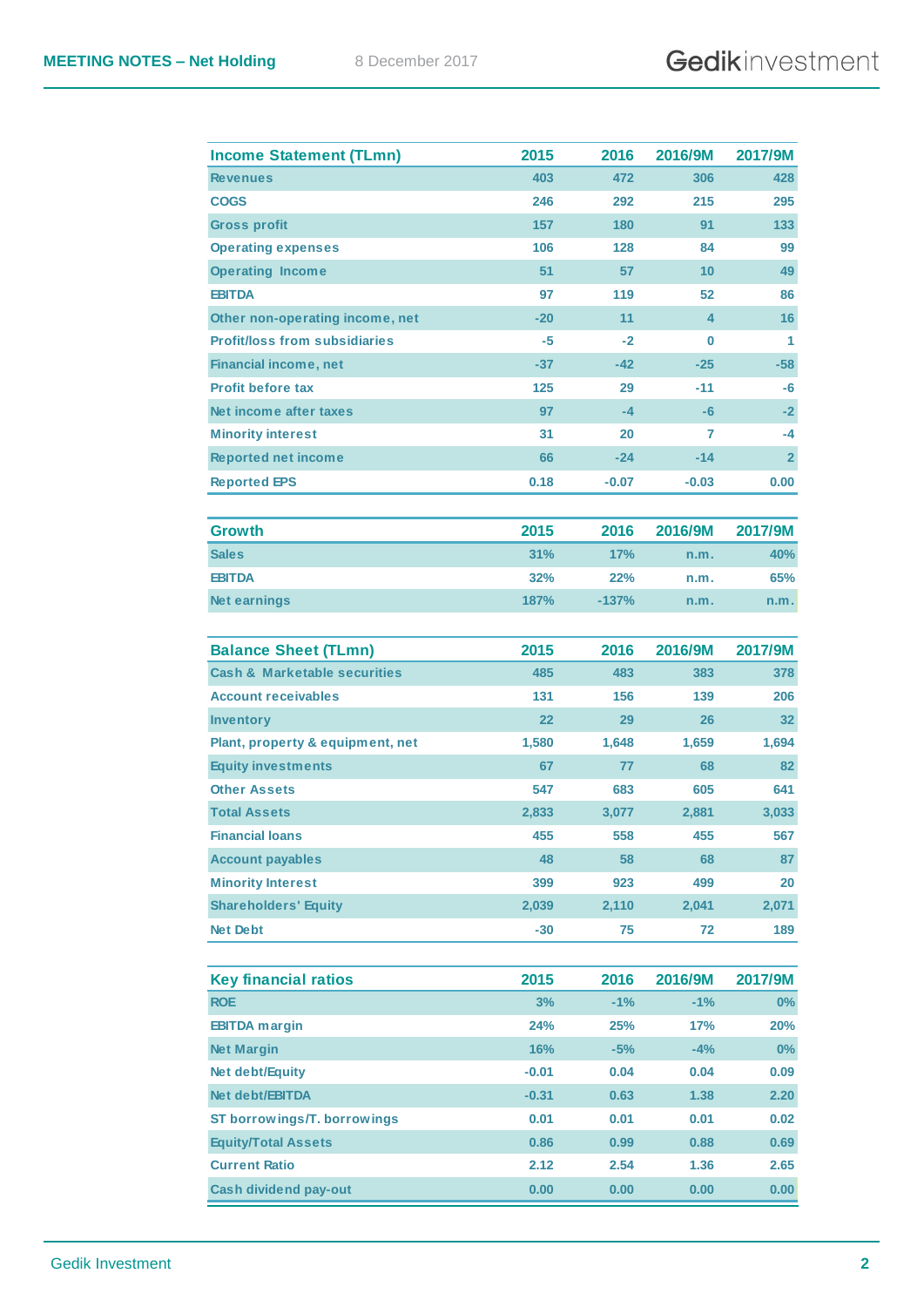### **VALUATION & RATING METHODOLOGY:**

Valuation tools employed most frequently are Discounted Cash Flow (DCF) and International Peer Comparison, though other metrics such as Dividend Discount, Historical Relative Valuation, and Replacement Value are also used wherever appropriate. Gedik Investment analysts set the target values with a 12-month investment horizon and calculate the potential return of each stock via using only one tool or more than one tool, assigning different weights for each. Our 12-month company rating system includes the following recommendations: **BUY**, **HOLD** and **SELL**. The ratings are determined as follows:

**BUY:** If 12-month total return of the stock is expected to exceed BIST100 by more than 20%.

**HOLD:** If 12-month total return of the stock is expected to perform in-line with BIST100 within a range of +20/-5%.

**SELL:** If 12-month total return of the stock is expected to be below BIST100 by more than 5%.

| <b>Rating Methodology</b> | <b>Potential Return (PR)</b> |
|---------------------------|------------------------------|
| <b>BUY</b>                | $PR > +20%$                  |
| HOLD.                     | $-5\% \le PR \le +20\%$      |
| SELL                      | $PR < -5\%$                  |

Gedik Investment analysts rate the stocks under the views of potential catalysts, triggers, risks and consider the developments at the market, sector and related companies. Gedik Investment analysts screen their ratings on a continuous basis; however, they may choose not to alter their recommendation if the potential return of a stock overflows our rating ranges due to fluctuations in the share price.